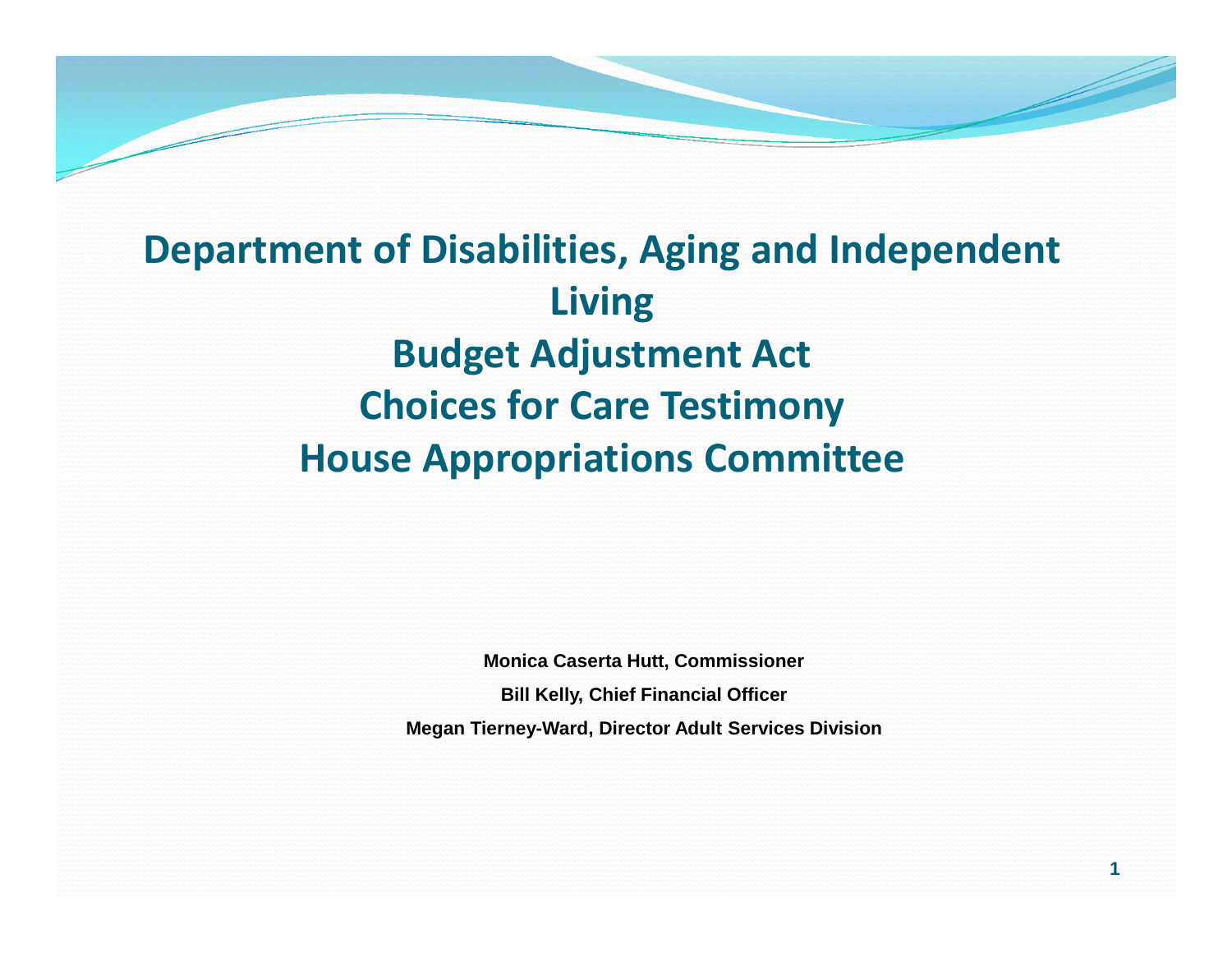#### **Review of DAIL SFY 2016 Budget Adjustment**

 $\Box$  Admin Appropriation – no budget adjustment required

 $\Box$  DAIL Grants Appropriation – no budget adjustment required

□ DBVI Grants Appropriation – no budget adjustment required

 $\Box$  VR Grants Appropriation – no budget adjustment required

 $\square$  DS Grants Appropriation – one budget adjustment item AHS budget neutral transfer of \$400K gross GC to DCF per their request due to underutilization; budget neutral technical adjustment

 $\Box$  TBI Waiver Appropriation – no budget adjustment required

□ Choices for Care Waiver - one budget adjustment item Carry forward funds from SFY15 Closeout to SFY16 - \$2,104,197 Gross GC.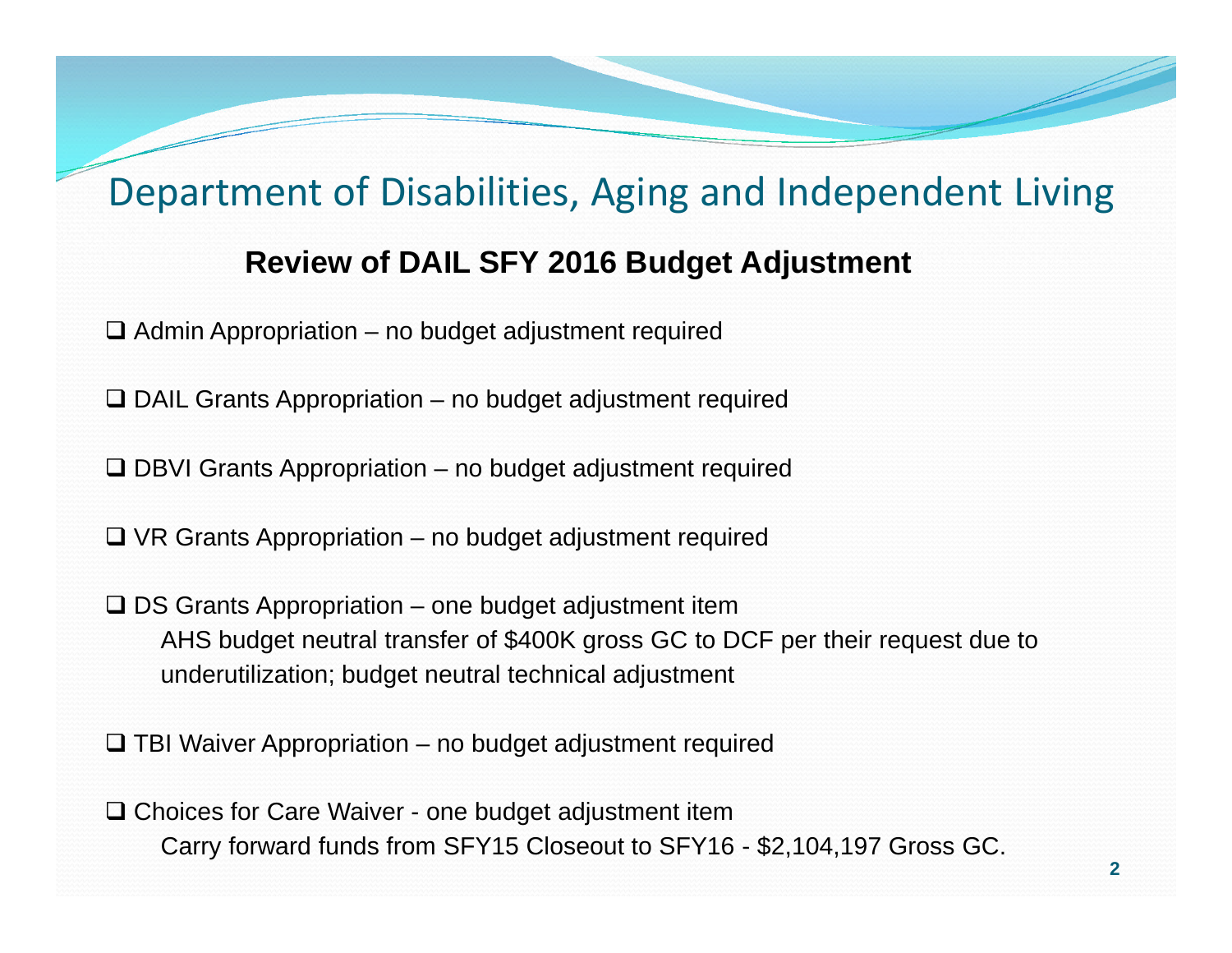# **DAIL SFY'16 Budget Adjustment for Choices for Care Carryforward- \$2,104,197** *gross*

**\$2,104,197 is the carryforward amount in Choices for Care from SFY'15 into SFY'16 as confirmed by DAIL in conjunction with the Joint Fiscal Office.**

**The carryforward is defined in the SFY 16 Budget Bill: "Excluding appropriations allocated for acute services, any unexpended and unobligated State General Fund or Special Fund appropriation remaining at the close of a fiscal year shall be carried forward to the next fiscal year".**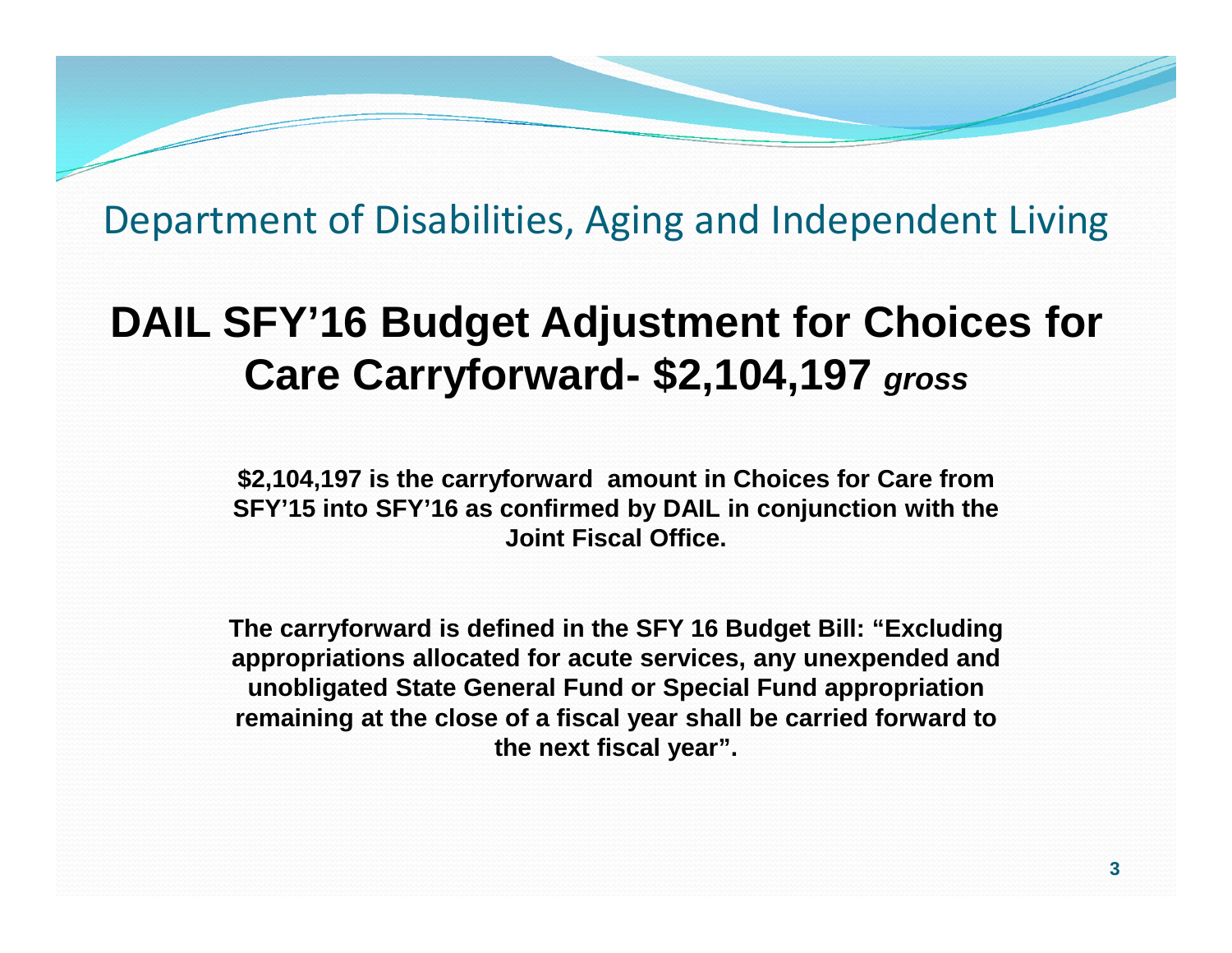**Choices for Care Program "Savings" and the 1% Reserve are also specifically defined in the 2016 Budget Bill:**

**"..savings means the difference remaining at the conclusion of the fiscal year 2015 between the amount of funds appropriated for Choices for Care, excluding allocations for the provision of acute care services, and the sum of expended and obligated funds, less an amount equal to one percent of the fiscal year 2015 year total Choices for Care expenditure. The one percent shall function as a reserve to be used in the event of a fiscal need to freeze Moderate Needs Group enrollment."**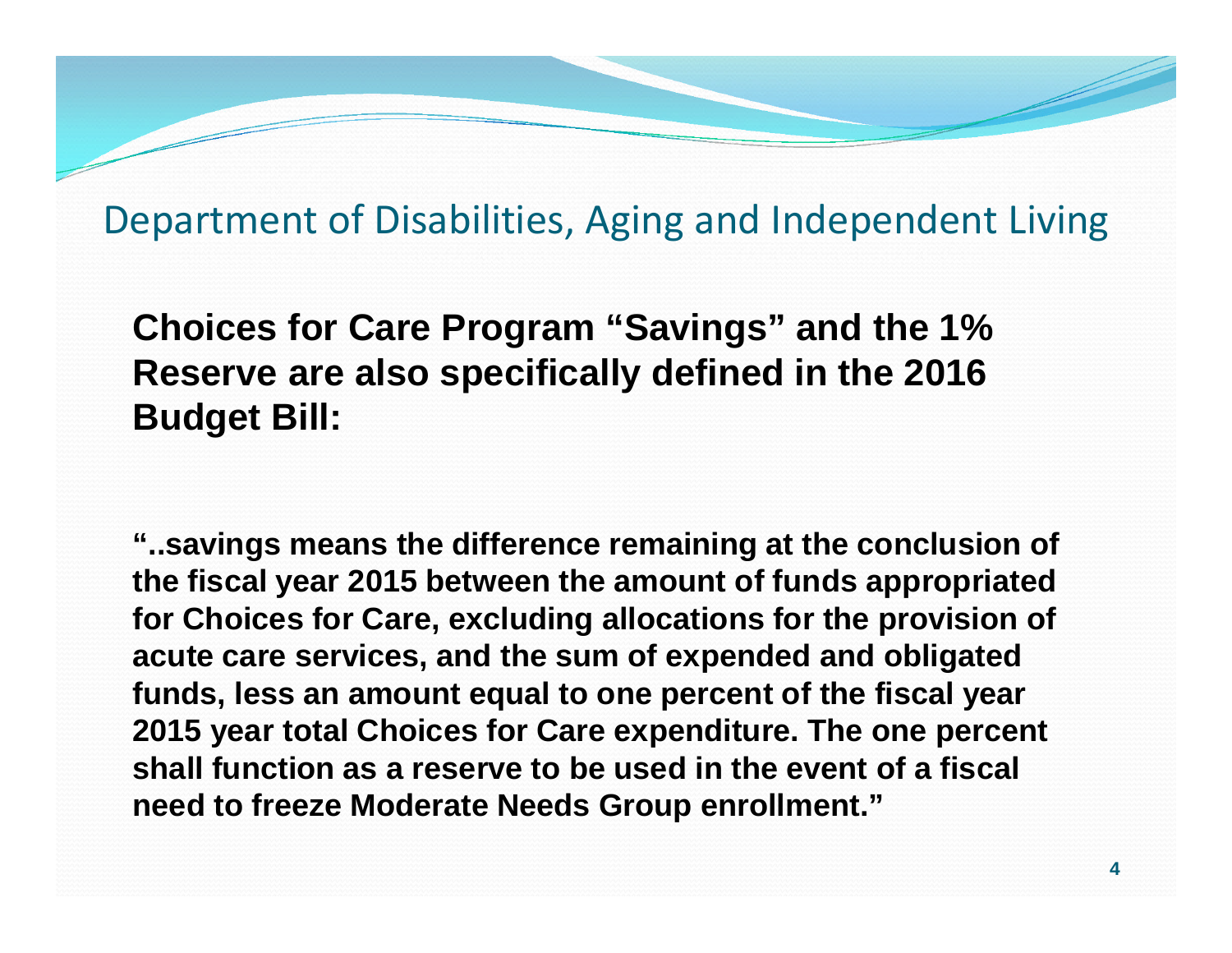### **Uses and Restrictions on Choices for Care savings as defined in the 2016 Budget Bill:**

- **One time investments or used in ways that are sustainable into the future**
- **First priority for the use of savings given to home and community-based services**
- **May also be used for quality improvement purposes in nursing homes (but not to increase rates)**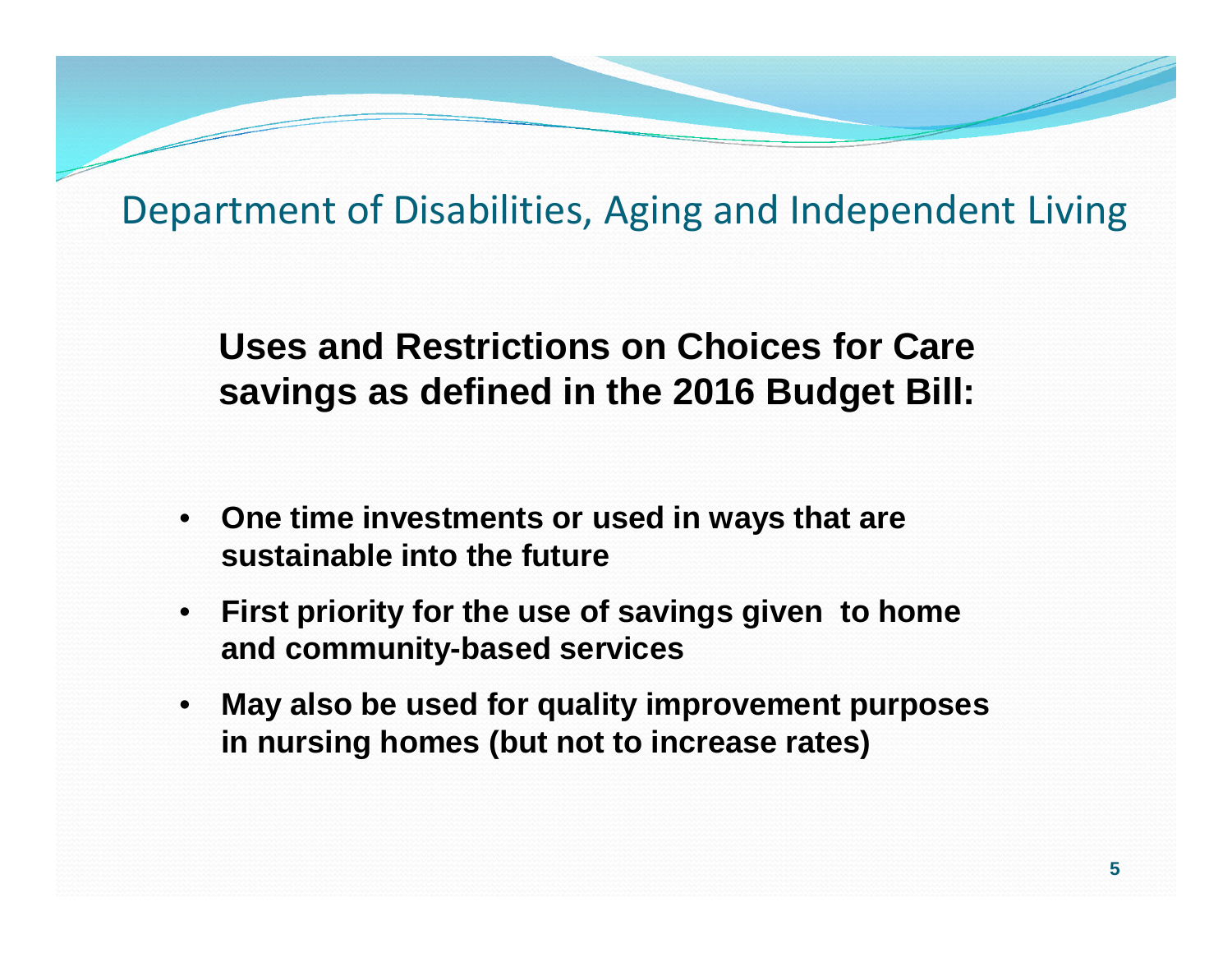### **Carry Forward and Savings in Choices for Care for SFY 2016**

**Based on the established definitions of carry forward, Choices for Care carried forward \$2,104,197 dollars into SFY 2016**

**\$1,826,118 was identified as the amount of the required 1% reserve intended to avoid a Moderate Needs Group program freeze**